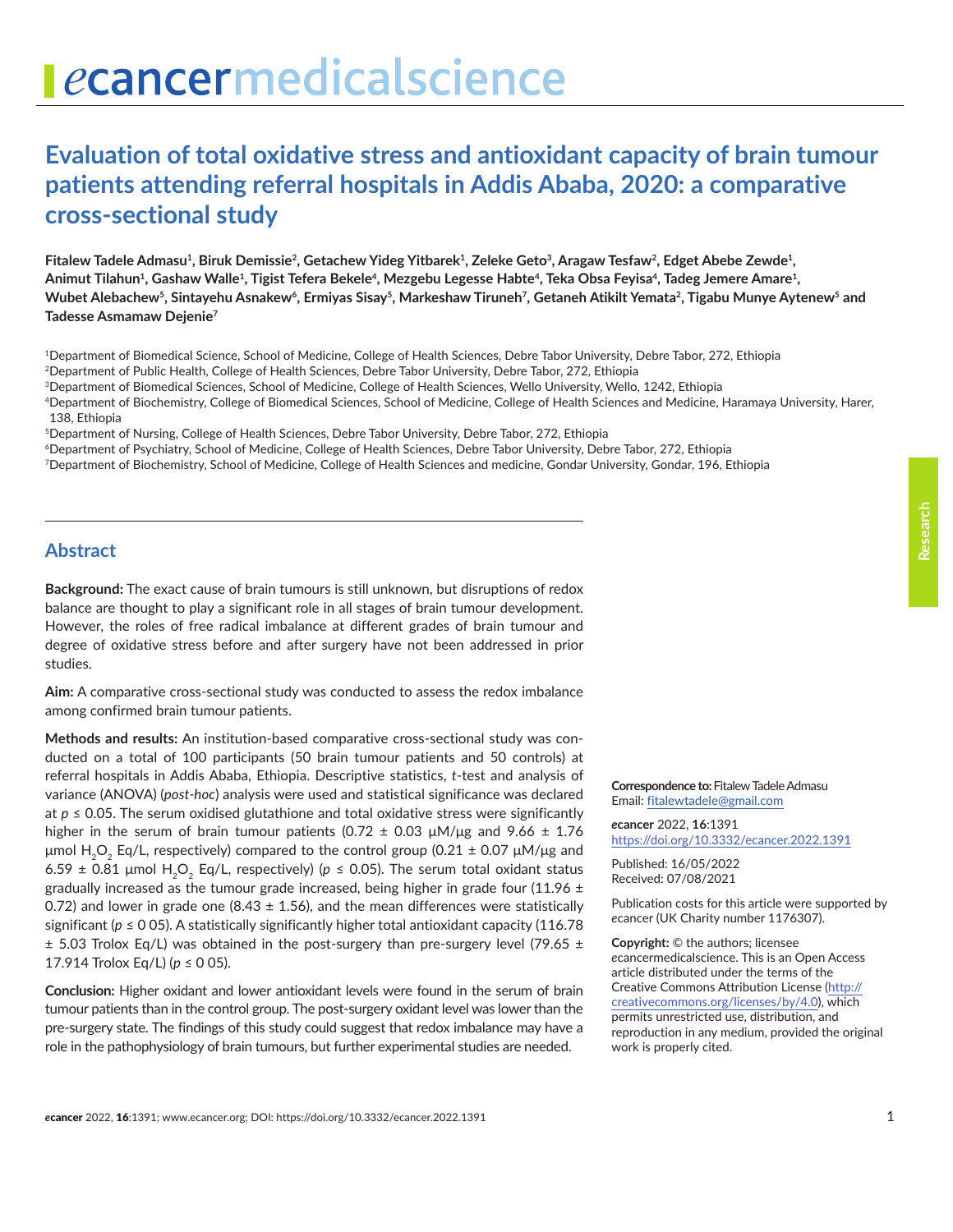#### **Introduction**

Cancer cells show complete alterations of cellular physiology, metabolism, genome and proteome to continuously divide and avoid control of the cell cycle [\[1\]](#page-11-0). Disruption of redox balance and an increase in production or a defect in the removal of free radicals play a significant role in tumour initiation and progression by affecting tumour cell growth and survival through molecular damage, changes in cellular pathways and signalling and modulation of the cell cycle [\[2–4\].](#page-11-0)

Generally, brain tumour is rare disease and its overall lifetime chance of developing is less than 1%. Although brain tumours are rare, they cause morbidity and mortality disproportionate to their incidence [\[1,](#page-11-0) [5, 6\]](#page-11-0). The world age-standardised incidence rate of primary brain tumours ranges from 4.3 to 18.6 per 100,000 per year. Primary brain tumour accounts for 1.4% of new cancer diagnoses in the USA and 2.7% of deaths due to cancer [\[7\].](#page-11-0) Northern Europe and the USA are countries with the highest prevalence and India and Southeast Asia are countries with the lowest prevalence of brain tumours worldwide [\[8\]](#page-11-0). More than any other cancer, brain tumours have long-lasting and lifealtering physical, cognitive and psychological impacts on a patient's life, and survival is generally poor compared to many other cancers [9].

Brain tumours are a mixed group of mass or growth of abnormal cells originating from intracranial tissues and meninges affecting different brain cell types and are an important cause of morbidity and mortality in both adults and children [\[10, 11\]](#page-12-0). The cause of brain tumours is still largely unknown, but some genetic and environmental factors may contribute to the development of brain tumours and the risk factors are much less defined than for other types of human cancers [\[6\]](#page-11-0) Astrocytic tumour group, oligodendroglial, mixed gliomas and malignant meningiomas are the most common histological types of brain tumours worldwide [\[8\]](#page-11-0).

Because of the brain cells' high energy and oxygen consumption, abundant free radical-sensitive polyunsaturated fatty acids [\[12\]](#page-12-0), high membrane surface area to cytoplasmic volume ratio, excitotoxic glutamate, high Ca+2, autooxidation of neurotransmitters, continuous formation of iron, low level of antioxidant defence particularly catalase, glutathione peroxidase, vitamin E, cytochrome P450 and  $O<sub>2</sub>$  free radicals from neuronal mitochondria, the brain tissue is highly vulnerable to oxidative stress-mediated injury compared to other parts of the human body [\[13,](#page-12-0) [14\]](#page-12-0). Oxidative stress, a disturbance in the oxidant–antioxidant balance, is known in conjunction with the initiation and progression of brain tumour and the acquisition of almost all tumour cell hallmarks, including sustained cell proliferation, immortalisation, cell death escape, metastasis, recurrence and chemoresistance [\[15\]](#page-12-0). Generally, lower levels of antioxidant molecules are found in brain tissue, and in brain tumour cells, the expression of major antioxidant enzymes is altered and the anti-proliferative tumour suppressor activity of antioxidants may be lost [\[16\]](#page-12-0).

In Ethiopia, there is far less cancer research due to resource limitations, especially brain tumours have been largely underestimated or ignored and not even listed among the important cancers. In this perspective, this study aimed to assess the redox imbalance, reduced and oxidised glutathione and oxidative stress index (total oxidant status/total antioxidant capacity (TOS/TAC)) of brain tumour patients attending public referral hospitals in Addis Ababa, Ethiopia.

## **Materials and methods**

#### *Study design, setting and period*

An institution-based cross-sectional study was implemented on a total of 100 participants. The study participants were recruited from the only four hospitals providing neurology and/or neurosurgery service in Ethiopia and one (lideta) health centre for selection of the control group in Addis Ababa, Ethiopia. The study was conducted from January to November 2019; accordingly, 50 brain tumour patients and 50 apparently healthy individuals as a control group were recruited.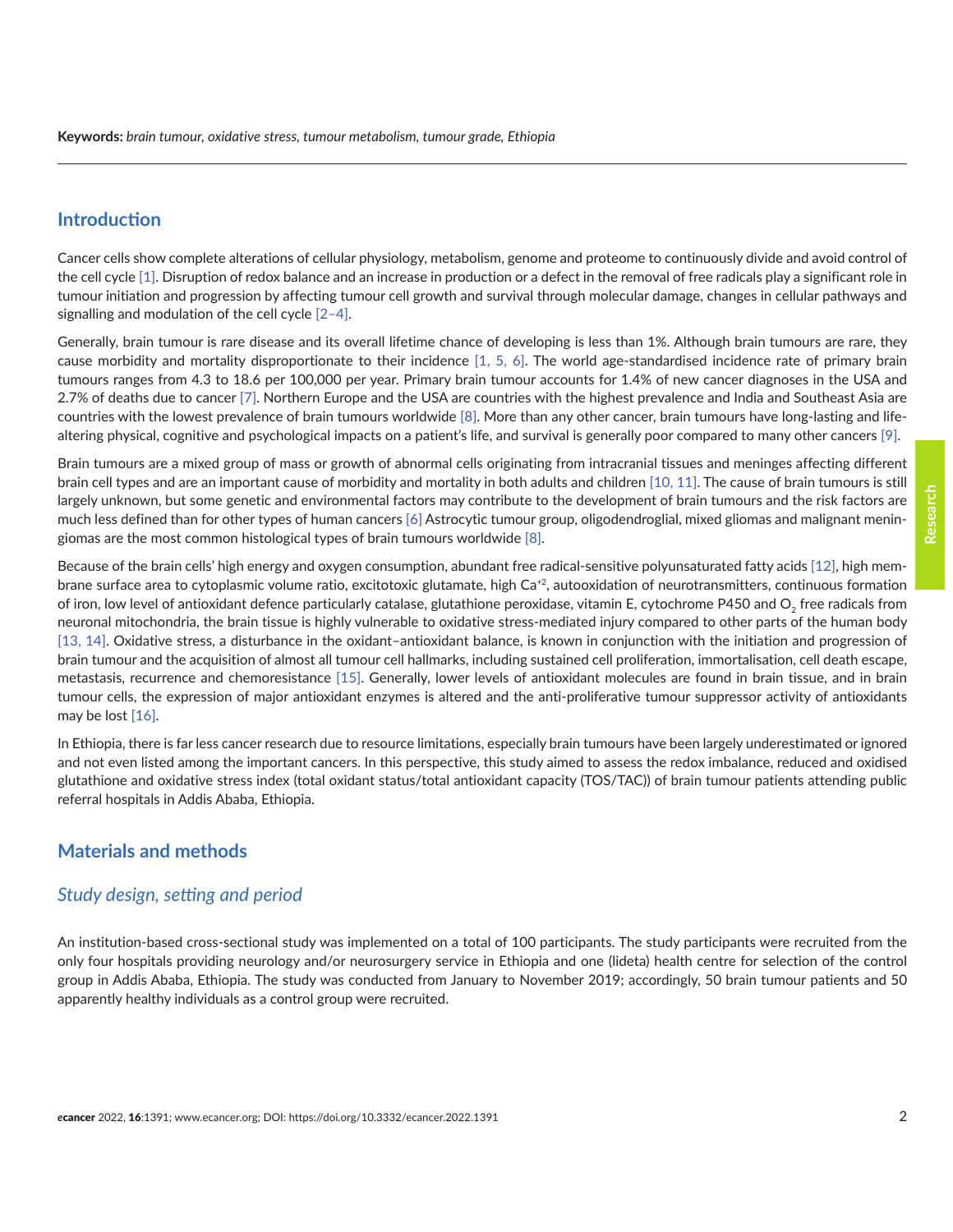## *Study participants*

**Brain tumour cases**: All pathologically confirmed adults (above 18 years) who were brain tumour patients of both sexes and visited the pathology, oncology and neurosurgery departments of the hospitals during the data collection period were eligible for the study. Spinal cord tumours, metastatic brain tumours, primary brain lymphomas, patients with additional conditions, such as other malignancies, advanced organ failure or active infection, were excluded.

**Control group**: To analyse and compare the oxidant and antioxidant statuses of brain tumour patients, apparently healthy volunteers were recruited as a control group. The control group comprised all apparently healthy clinical and administrative staff members who were working at Lideta health centre during the data collection period. After screening (detailed medical history and physical examination) for any acute febrile illness and chronic disease, including known cancer, brain CT scan imaging was performed for any brain lesion. Finally, individuals who fulfilled the selection criterion and with no brain lesion were included (sex and age range matched). Accordingly, 50 brain tumour patients and 50 individuals as a control group participated.

## *Data collection procedures*

## *Blood sample collection procedure and laboratory analysis*

Blood samples for laboratory analysis were taken once from the control group (*n* = 50) and twice from the brain tumour patients: on admission before surgery (*n* = 50) and 30 days after surgery (*n* = 43). Before sample collection, informed consent was obtained after explaining the objective and aim of the study, then before and after surgery for cases and once after 1 day of fasting for control group around 3–5 ml of venous blood samples were collected. Blood samples and participants' responses to questionnaires were collected by experienced professional laboratory technologists and nurses. Accordingly, a total of 143 blood samples (93 cases and 50 from the control group) were collected using a serum separator tube. Serum samples were harvested in Eppendorf tubes after centrifuging the blood at 4,000 rpm for 5 minutes and stored at a −80°C in a deep freezer until laboratory analysis. The different serum parameters were determined using the kits and chemicals bought from Sigma-Aldrich, Merck and BDH Chemical Company, USA, and laboratory analysis was carried out at Tikur Ambessa's biochemistry lab [\[17\].](#page-12-0)

## *Total glutathione (GSH) assay principle*

The total reduced glutathione in the serum sample was determined using the principle of Rahman *et al* [\[18\].](#page-12-0) The assay starts with the oxidation of GSH by the sulfhydryl reagent 5,5'-dithio-bis(2-nitrobenzoic acid) to form a yellowish derivative of 5'-thio-2-nitrobenzoic acid (TNB). The formed TNB was measured at 412 nm and proportional to the concentration of GSH in the sample [\[18\].](#page-12-0)

# *Oxidised glutathione (GSSG) assay principle*

The oxidised glutathione of our sample was also determined based on the principle of Rahman *et al* [\[18\].](#page-12-0) The principle used NADPH and GSSG reductase recycling method, and by measuring NADPH spectrophotometrically at a wavelength of 340 nm, the amount of GSSG was determined [\[18\].](#page-12-0)

## *TOS assay principle*

The total oxidants present in the serum sample were determined by using the principle of Erel [\[19\]](#page-12-0). The process which uses dilute acid, H<sub>2</sub>O<sub>2</sub>, tert-butyl hydroperoxide, cumene hydroperoxide and protein hydroperoxide oxidises ferrous ions present in the solution to ferric ions. The reaction is upgraded by glycerol molecules, and then a coloured compound is formed when the ferric ion reacts with xylenol orange in an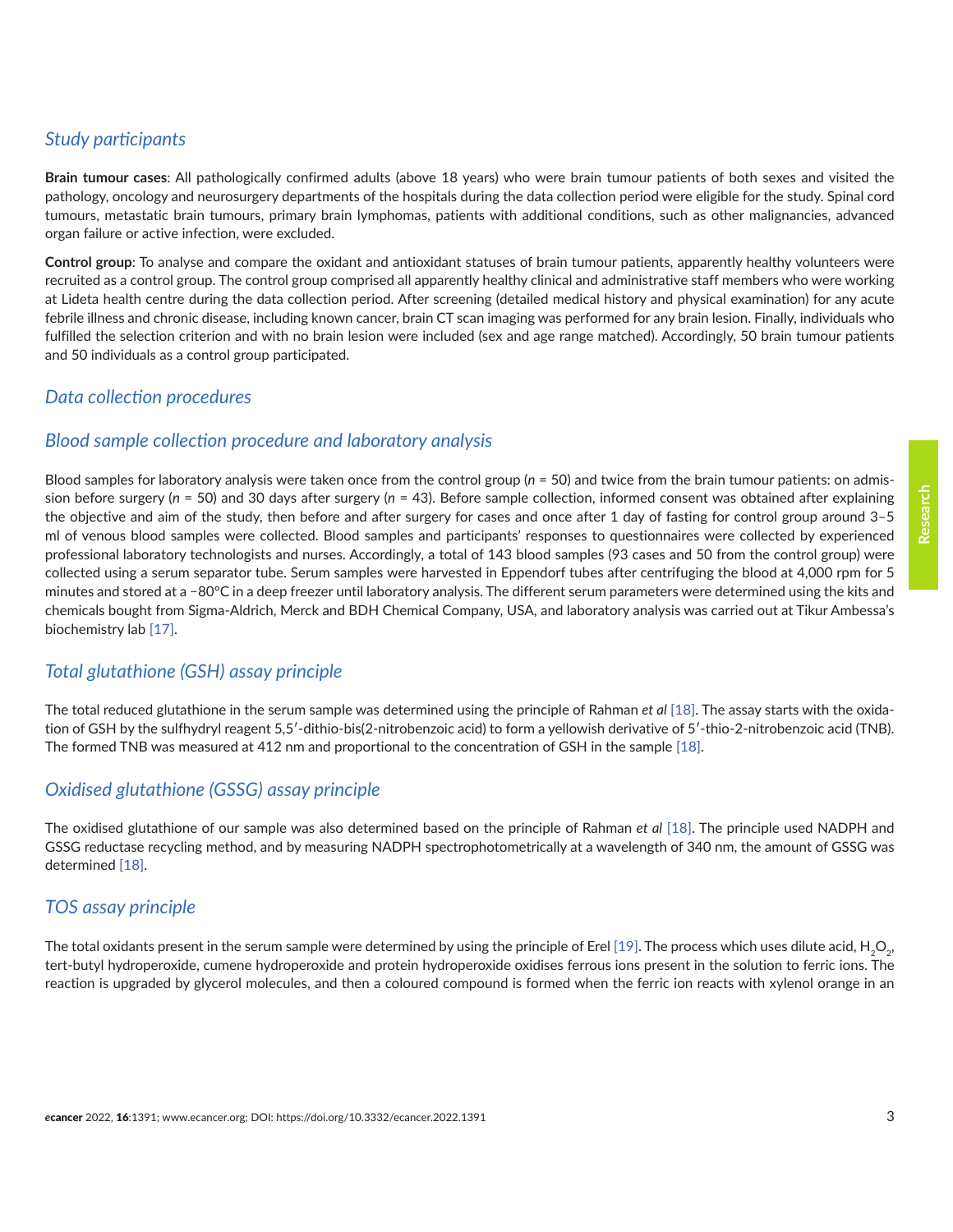acidic medium. The absorbance which is measured spectrophotometrically at 560 nm wavelength is correlated to the total oxidant molecules present in the plasma. The outcomes were expressed as  $\mu$ mol  $H_2O_2$  equivalent/L [\[19\].](#page-12-0)

### *TAC assay principle*

The total antioxidant capacity of our serum sample was obtained based on the principle of Koracevic *et al* [\[20\]](#page-12-0). The principle works by using the capacity of the serum sample to inhibit the production of thiobarbituric acid reactive substances from sodium benzoate under the presence of the free oxygen radicals derived from Fenton's reaction. A yellowish brown colour is formed upon the addition of samples; the oxidants present in the reaction are scavenged by the antioxidants present in the sample, giving a viable estimation of TAC and the result was expressed as mmol Trolox equivalent/L [\[20\].](#page-12-0)

#### *Determination of oxidative stress index (OSI)*

The ratio of total oxidative stress to total antioxidant capacity, called OSI, was calculated based on the method described by Erel [\[19\].](#page-12-0) After converting the resulting unit of TAS to  $\mu$ mol/L, the OSI was calculated using the following formula:

OSI (arbitrary unit) =  $\frac{\text{TOS (µmol H}_2\text{O}_2 \text{ equivalent/L})}{\text{TOS (µmol H}_2\text{O}_2 \text{ equivalent/L)}}$ TAC (μmol Trolox equivalent/L) ×100

#### *Tumour grading and histopathological determination*

During the pathological examination of the brain tumour tissue, histologic characterisation of the tumour and tumour grading were performed. The 2016 WHO central nervous system (CNS) tumour grading system was used; accordingly, tumours were graded from grade I to IV. Tumour size was measured from brain tumour patient's radiographic (CT scan or MRI) images.

Assigning brain tumours to a specific grade, especially to those tumour types having no 2016 CNS tumour grading, was the major challenge during the study. Therefore, we made some rearrangement based on the histologic feature of the tumour where schwannomas were graded as grade one, medulloblastomas were graded as grade four and ependimomas were graded as grade three.

#### *Data analysis procedures*

Before analysis, the data were checked for completeness and internal consistency, then it was coded and entered using Epi Info version 7.2 and analysed using SPSS version 23. Descriptive statistical analysis was used to present the socio-demographic and clinical characteristics of the study participants. An independent sample *t*-test was used to compare the different serum parameters between cases and the control group and one-way ANOVA (*post-hoc* analysis) was used to compare serum parameters between different brain tumour grades. Pearson's correlation was used to describe the final model. *p*-values less than 0.05 were used to identify statistically significant results.

#### *Data quality assurance*

Before actual data collection, training and discussion with data collectors, neurosurgeons and pathologists were carried out. The blood samples were taken using aseptic techniques with the standard operational procedure. The kit was made free from contamination and checked for consistency. All laboratory procedures were handled by professional laboratory technologists and the results were checked for completeness on a daily basis by an immediate supervisor.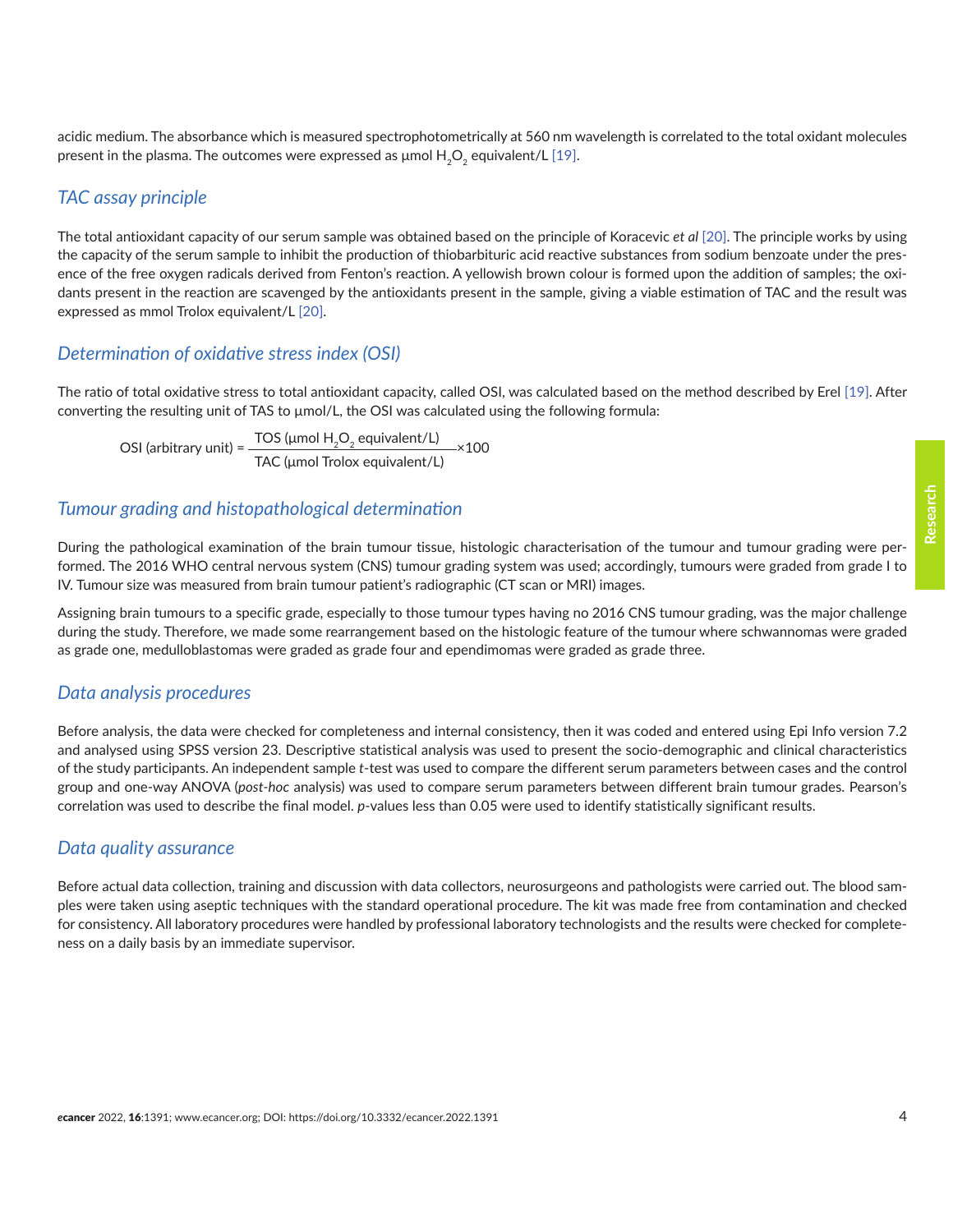## **Results**

## *Socio-demographic characteristics of study participants*

In this study, a total of 100 participants (50 brain tumour patients and 50 healthy volunteers as the control group) were included. The mean age of brain tumour cases and healthy controls was 35.25 and 36.2 years, respectively. None of the brain tumour cases (0/50) and 7/50 (14%) controls smoke, and 26/50 (52%) brain tumour patients and 14/50 (28%) controls drink alcohol. Most of the brain tumour patients (31, 62%) and 27 (54%) controls had no exercise habit at all (Table 1). There were no statistically significant differences between cases and the control group in terms of BMI grouping and physical exercise habits (*p* > 0.05).

## *Histological and pathological characterisation of brain tumour tissue of brain tumour patients*

In this study, 50 histologically confirmed brain tumour patients were included. The 2016 WHO CNS tumour classification and grading, which uses histological features of the tumour under light microscopy, the genetic basis of tumourigenesis and the molecular marker, was used for tumour grading [\[21\];](#page-12-0) subsequently, tumour tissue was graded into grade I, grade II, grade III and grade IV [\(Table 2](#page-5-0)). Twenty-one tumours were of grade one and six were of grade four. The mean tumour size (longest diameter) as it appears on CT or MRI was 3.6 ± 1.12 cm ([Table 2](#page-5-0)).

| <b>Variables</b>                     | Category                  | $BT (N = 50)$<br>$N(\%)$ | Control group ( $N = 50$ )<br>$N$ (%) |
|--------------------------------------|---------------------------|--------------------------|---------------------------------------|
| Age (years)<br>Mean $±$ SD           | <b>NA</b>                 | $35.25 \pm 6.8$          | $36.2 \pm 7.2$                        |
| Gender                               | Male                      | 31(62)                   | 34 (68)                               |
|                                      | Female                    | 19 (38)                  | 16 (32)                               |
| Residence                            | Urban                     | 25 (50)                  | 25(50)                                |
|                                      | Rural                     | 25(50)                   | 25(50)                                |
| Marital status                       | Single                    | 18 (36)                  | 30(60)                                |
|                                      | Married                   | 29(58)                   | 13(26)                                |
|                                      | Widowed                   | 3(6)                     | 7(14)                                 |
| <b>Educational level</b>             | Illiterate                | 21(42)                   | 18 (36)                               |
|                                      | Primary school            | 13(26)                   | 10 (20)                               |
|                                      | Secondary school          | 4(8)                     | 10(20)                                |
|                                      | College/University        | 12 (24)                  | 12 (24)                               |
| Alcohol drinking habit               | Yes                       | 26(52)                   | 14 (28)                               |
|                                      | No                        | 24 (48)                  | 36(68)                                |
| Cigarette smoking habit              | Yes                       | O(0)                     | 7(14)                                 |
|                                      | <b>No</b>                 | 50 (100)                 | 43 (86)                               |
| Physical exercise habits             | Never                     | 31(62.2)                 | 27 (54)                               |
|                                      | Once a week               | 4(8.4%)                  | 10(20)                                |
|                                      | 2-3 times a week          | 10 (20.2)                | 10 (20)                               |
|                                      | 4-6 times a week          | 5(11.6%)                 | 3(6)                                  |
| Body mass index (kg/m <sup>2</sup> ) | Underweight (<18.5)       | 4(8)                     | 2(4)                                  |
|                                      | Normal weight (18.5-24.9) | 34 (68)                  | 30(60)                                |
|                                      | Overweight (25-29.9)      | 8(16)                    | 12(24)                                |
|                                      | Obese $(≥30)$             | 4(8)                     | 6(12)                                 |

| Table 1. Descriptive analysis of the socio-demographic characteristics of brain tumour (BT) patients and control group at referral |  |
|------------------------------------------------------------------------------------------------------------------------------------|--|
| hospitals of Addis Ababa. Ethiopia. 2020.                                                                                          |  |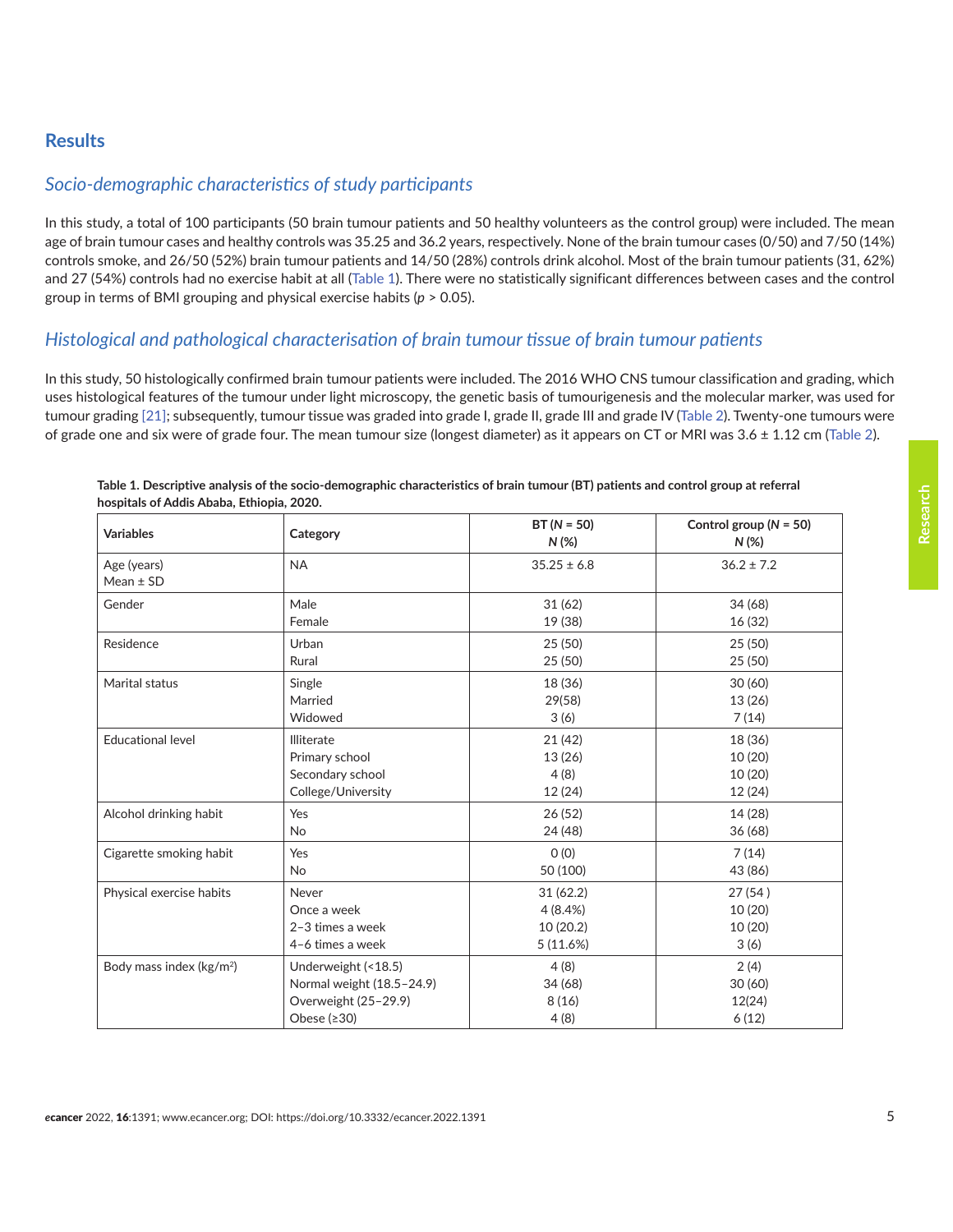| Clinicopathological profile of BTD ( $N = 50$ ) | Category          | Frequency             |  |
|-------------------------------------------------|-------------------|-----------------------|--|
| Size of the tumour (in cm)                      | Tumour length     | 3.6 cm $\pm$ 1.12cm   |  |
|                                                 | Tumour width      | 2.30 cm $\pm$ 1.57 cm |  |
| Family history of BT                            | Yes               | 2%                    |  |
|                                                 | No                | 98%                   |  |
| Histologic type of tumour                       | Meningioma        | 19                    |  |
|                                                 | Astrocytoma       | 9                     |  |
|                                                 | Schwannoma        | 6                     |  |
|                                                 | Ependymoma        | 3                     |  |
|                                                 | Medulloblastoma   | 4                     |  |
|                                                 | Oligodendroglioma | 5                     |  |
|                                                 | Ganglioneuroma    | 4                     |  |
| Tumour grading                                  | Grade I           | 21                    |  |
|                                                 | Grade II          | 14                    |  |
|                                                 | Grade III         | 9                     |  |
|                                                 | Grade IV          | 6                     |  |

<span id="page-5-0"></span>**Table 2. Histological and pathological characterisation of tumour tissue of BT patients attending referral hospitals in Addis Ababa, Ethiopia, 2020.**

BT = Brain tumour, BTD = brain tumour disease. Tumour length and width were measured in centimetre.

## *Biochemical analysis*

## *Serum level of glutathione (GSH and GSSG)*

The mean serum level of GSH of brain tumour patients was significantly lower compared to the control group (11.09  $\pm$  1.26 versus 20.04  $\pm$ 2.6 μM/μg) (*p* < 0 05) and the mean serum GSSG of brain tumour patients was significantly higher than that of the control group (0.72 ± 0.03 and  $0.21 \pm 0.07 \mu M/\mu g$ , respectively) ( $p \le 0.05$ ) ([Table 3](#page-6-0)).

## *Serum levels of TOS and TAC*

The serum TOS level of brain tumour patients (9.66 ± 1.76 µmol H<sub>2</sub>O<sub>2</sub> Eq/L) was significantly higher than that of the control group (6.59 ± 0.81 μmol H<sub>2</sub>O<sub>2</sub> Eq/L) (*p* ≤ 0.05). In the serum samples of brain tumour patients, there was a significantly lower concentration of TAC (79.65 ± 30.3 mmol Trolox Eq/L) than that of the control group (118.68 ± 10.19 mmol Trolox Eq/L) (*p* ≤ 0.05) ([Table 3](#page-6-0)).

## *Oxidative stress index (OSI)*

Likewise, serum samples of brain tumour patients had significantly higher OSI values (13.37 ± 5.89 arbitrary unit) than the control group (5.61 ± 0.92 arbitrary unit), and the difference was statistically significant (*p* = 0.006) [\(Table 3](#page-6-0)).

**Research**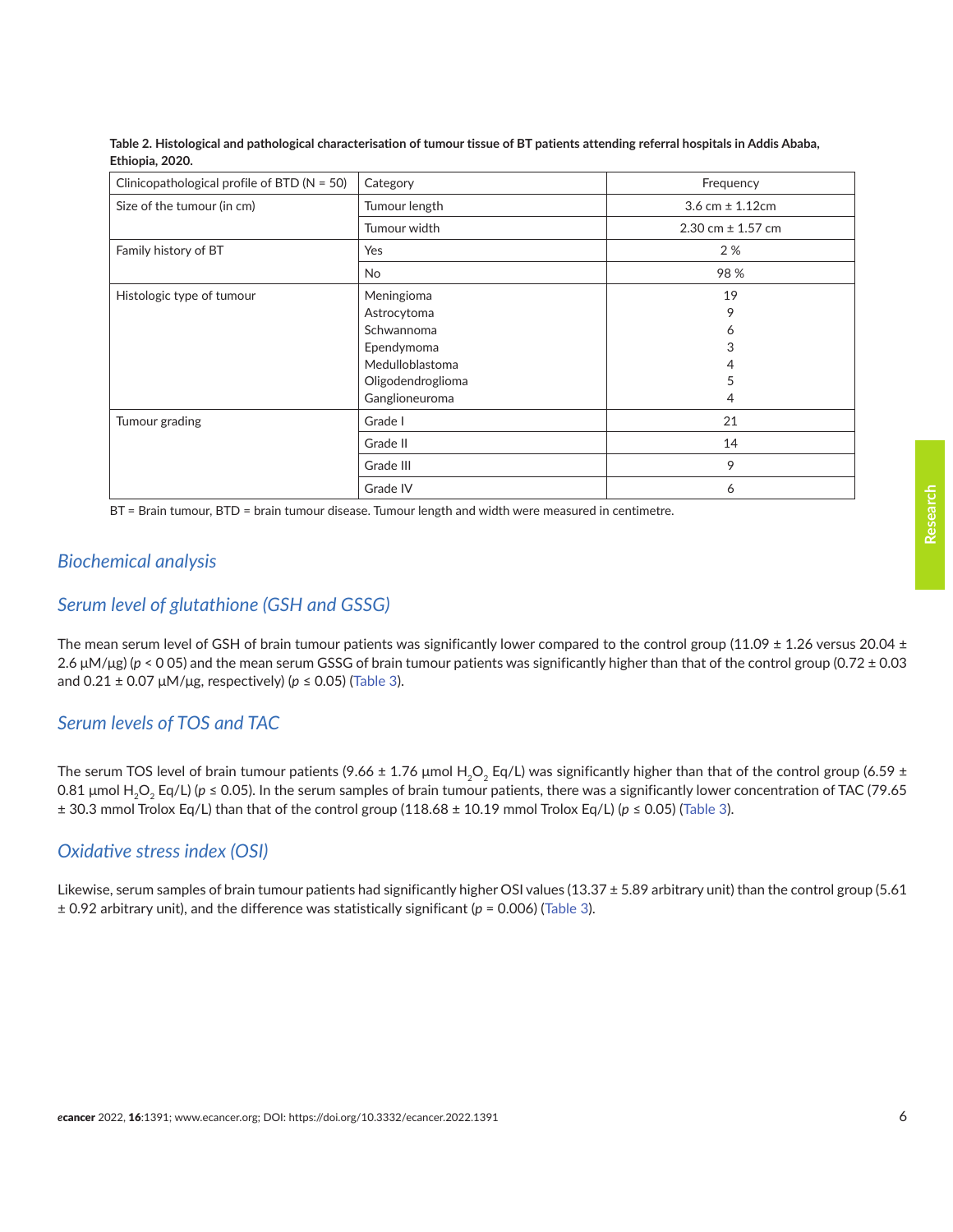| Serum parameters           | Control group( $N = 50$ ) | BT patients ( $N = 50$ ) | p value | 95% CI           |
|----------------------------|---------------------------|--------------------------|---------|------------------|
| <b>GSH</b>                 | $20.04 \pm 2.6$           | $11.09 \pm 1.26$         | 0.001   | $-9.77, -8.15$   |
| <b>GSSG</b>                | $0.21 \pm 0.07$           | $0.72 \pm 0.03$          | 0.001   | 0.48, 0.52       |
| <b>TOS</b>                 | $6.59 \pm 0.81$           | $9.66 \pm 1.76$          | 0.001   | 2.52, 3.61       |
| <b>TAC</b>                 | $118.68 \pm 10.19$        | $79.65 \pm 17.91$        | 0.017   | $-44.81 - 33.25$ |
| OSI (ratio of TOS/TAC*100) | $5.61 \pm 0.92$           | $13.37 \pm 5.89$         | 0.006   | 6.08, 9.44       |

<span id="page-6-0"></span>**Table 3. Comparative mean analysis of serum of GSH, GSSG, TOS, TAC and OSI of BT patients and control group in referral hospitals, Addis Ababa, Ethiopia, 2020.**

Measuring units of GSH and GSSG are in  $\mu M/\mu g$ , TOS is in  $\mu$ mol H<sub>2</sub>O<sub>2</sub> Eq/L, TAC is in mmol Trolox Eq/L and OSI is in arbitrary units.

## *Comparison of the different serum parameters (analysis of variance) among the different tumour tissues grades*

The different serum parameters were measured and compared across the four tumour tissue grades of brain tumour patients (Table 4) [\(Figure 1](#page-7-0)). The mean serum GSH level was higher in grade one (11.96  $\pm$  1.13 μM/μg) and lower in grade 4 (9.46  $\pm$  0.46 μM/μg) and statistically significant mean differences were obtained between grades four and three and between grades one and two (*p* ≤ 0 05). Serum GSSG was higher in grade three (0.75 ± 0.029 μM/μg) and lower in grade one (0.69 ± 0.02 μM/μg) and statistically significant mean differences were observed between grades one and two and between grades three and four ( $p \le 0$  05).

The serum TOS concentration gradually increased as the tumour grade increased, being higher in grade four (11.96  $\pm$  0.72 µmol H<sub>2</sub>O<sub>2</sub> Eq/L) and lower in grade one (8.43  $\pm$  1.56 µmol H<sub>2</sub>O<sub>2</sub> Eq/L), and statistically significant mean differences were observed between grades one and two and between grades three and four (*p* ≤ 0 05). A statistically significant mean difference was observed across all tumour grades in the serum TAC and it was higher in grade one (93.80  $\pm$  4.49 mmol Trolox Eq/L) and lower in grade four (50.55  $\pm$  3.14 mmol Trolox Eq/L) (*p* ≤ 0 05) (Table 4) ([Figure 1\)](#page-7-0). Correlation analysis also revealed that OSI showed a positive and significant correlation with tumour grade of brain tumour patients (*r* = 0.90, *p* = 0.001).

| Serum       | Tumour grade                          |                                      |                                      |                                     |
|-------------|---------------------------------------|--------------------------------------|--------------------------------------|-------------------------------------|
| parameter   | Grade I ( $N = 21$ )<br>Mean $\pm$ SD | Grade II ( $N = 14$ )<br>Mean $±$ SD | Grade III $(N = 9)$<br>Mean $\pm$ SD | Grade IV ( $N = 6$ )<br>Mean $±$ SD |
| <b>GSH</b>  | $11.96 \pm 1.13$ <sup>a</sup>         | $11.10 \pm 0.97$ <sup>a</sup>        | $10.14 \pm 0.22$                     | $9.46 \pm 0.46$                     |
| <b>GSSG</b> | $0.69 \pm 0.02^{\circ}$               | $0.71 \pm 0.015^{\circ}$             | $0.75 \pm 0.029$                     | $0.74 \pm 0.035$                    |
| <b>TOS</b>  | $8.43 \pm 1.56$                       | $9.46 \pm 0.77$                      | $11.31 \pm 0.79$                     | $11.96 \pm 0.72$                    |
| <b>TAC</b>  | $93.80 \pm 4.49$ <sup>d</sup>         | $84.89 \pm 8.39$ <sup>d</sup>        | $57.89 \pm 7.25$ <sup>d</sup>        | $50.55 \pm 3.14$ <sup>d</sup>       |
| <b>OSI</b>  | $9.11 \pm 1.79$ <sup>e</sup>          | $11.26 \pm 1.54$ <sup>e</sup>        | $19.87 \pm 3.25$ <sup>e</sup>        | $23.78 \pm 2.65$ <sup>e</sup>       |

**Table 4. Comparative mean [one-way ANOVA (***post-hoc***)] analysis of different serum parameters across different grades identified in brain tumour patients who participated, Addis Ababa, Ethiopia, 2020.**

a Significant mean difference in GSH

b Significant mean difference in GSSG

c Significant mean difference in TOS

d Significant mean difference in TAC

e Significant mean difference in OSI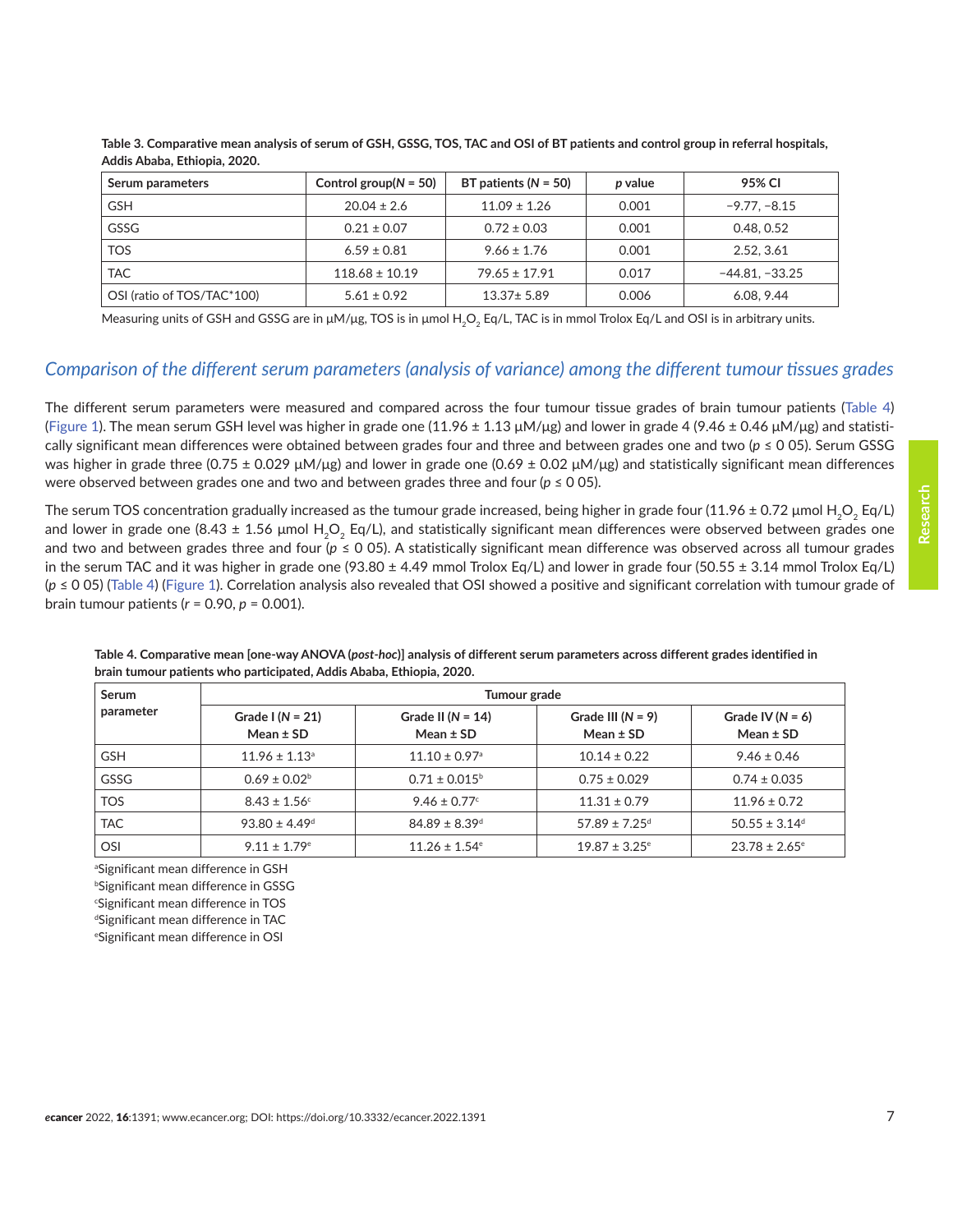<span id="page-7-0"></span>



#### *Comparison of the different serum parameters at different time periods among brain tumour patients*

Finally, our study also tried to assess the concentration of serum oxidants and antioxidants of brain tumour patients who survived 1 month after intracranial surgery (*N*= 43) and was compared with serum values taken before surgery and with control group ([Table 5\)](#page-8-0) ([Figure 2](#page-9-0)).

The mean post-surgery concentration of GSH (17.36  $\pm$  2.55 μM/μg) was higher than the pre-surgery time (11.09  $\pm$  1.26 μM/μg) but lower than that of the control group (20.04  $\pm$  2.6  $\mu$ M/ $\mu$ g), and a statistically significant mean difference was obtained across the control group, before surgery and after surgery (*p* ≤ 0 05). Serum GSSG was higher in brain tumour patients before surgery (0.72 ± 0.032 μM/μg) but decreased after surgery (0.47  $\pm$  0.08  $\mu$ M/ $\mu$ g), and the mean difference across all the three comparing groups was statistically significant (*p* ≤ 0 05).

The mean post-surgery serum TOS concentration (7.79  $\pm$  0.92 µmol H<sub>2</sub>O<sub>2</sub> Eq/L), although it was higher when compared to the control group, it was lower from the pre-surgical level (9.66  $\pm$  1.76 μmol H<sub>2</sub>O<sub>2</sub> Eq/L), and the mean difference was also statistically significantly across the comparison groups (*p* ≤ 0 05). Similarly, the post-surgery TAC concentration of brain tumour patients (116.78 ± 5.034 mmol Trolox Eq/L) was increased from the pre-surgery level (116.78  $\pm$  5.03 mmol Trolox Eq/L) but was lower than the control group (118.68  $\pm$  10.19 mmol Trolox Eq/L), and the mean difference was statistically different only between the pre- and post-surgery groups (*p* ≤ 0 05). Finally, a statistically different mean of OSI was observed between the pre- and post-surgery groups (*p* ≤ 0 05) ([Table 5](#page-8-0)).

## **Discussion**

Current therapeutic strategies of brain tumours include surgical resection, radiotherapy and/or chemotherapy. However, because of intrinsic and acquired molecular resistances, many brain tumour patients fail to benefit from these therapeutic strategies. Therefore, searching for an alternative molecular treatment method and improving existing strategies are urgent and necessary [\[22\]](#page-12-0)**.** The role of redox imbalance in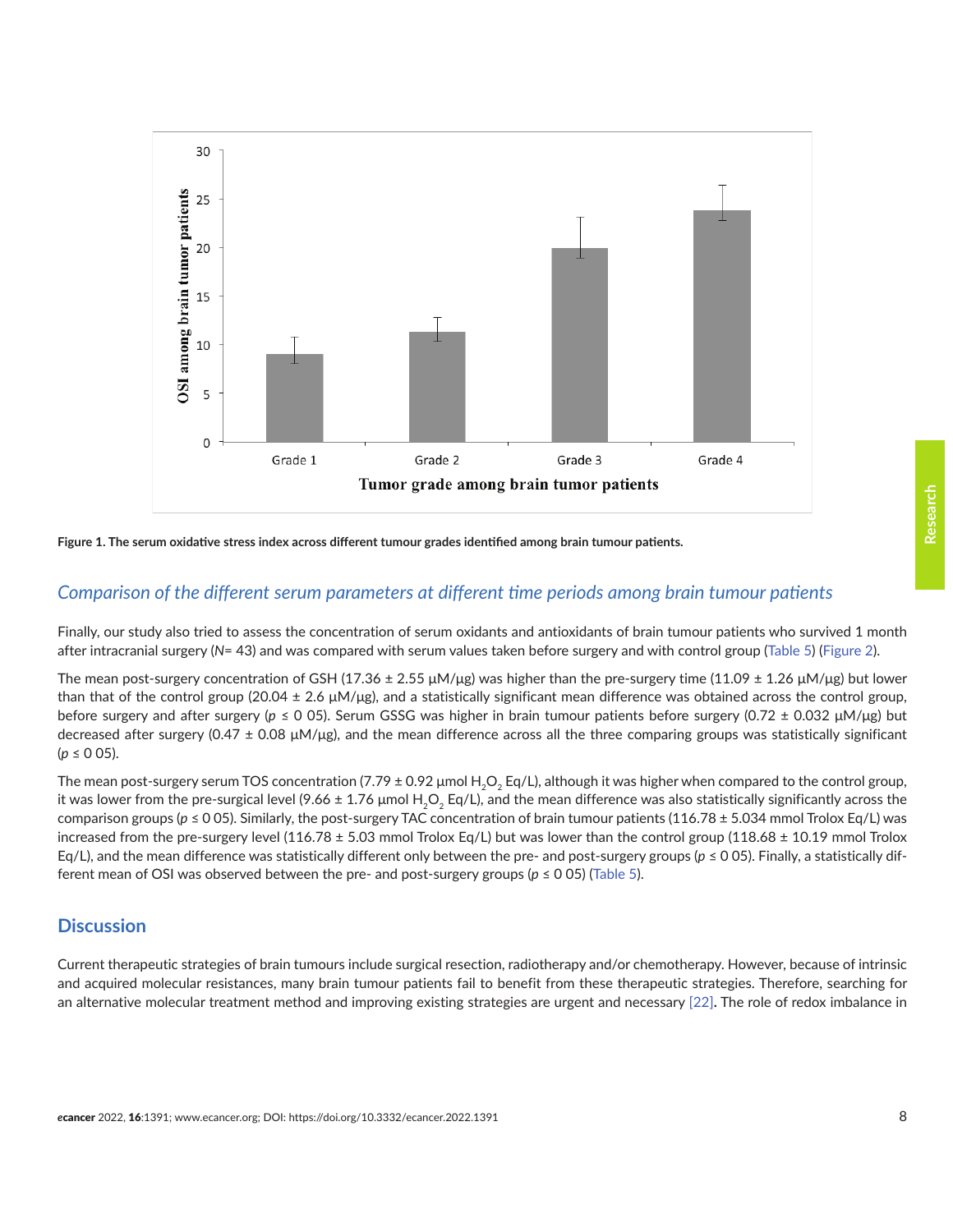<span id="page-8-0"></span>brain tumour development through their association with apoptosis, oncogene expression, activation of aberrant cell signalling cascades, enhanced metabolism and mitochondrial dysfunction is significant [\[23, 24\]](#page-12-0).

In our study, serum levels of GSH, GSSG, TOS, TAC and OSI were determined in search of potential treatment and prognosis target for brain tumour disease.

The current study shows that the serum GSSG of brain tumour patients was significantly increased and the counterbalancing GSH significantly decreased when compared to the control group. These findings agree with the reports of Liu *et al* [\[25\],](#page-12-0) Gamcsik *et al* [\[26\]](#page-12-0), Tadele *et al* [\[27\]](#page-12-0) and Zhu *et al* [\[22\].](#page-12-0) Liu *et al* [\[23\]](#page-12-0) reported that GSSG levels in primary brain tumours were more than twice the level found in healthy individuals. In another group, Gamcsik *et al* [\[26\]](#page-12-0) reported that oxidised glutathione levels among brain tumour patients show a significant increment compared to healthy individuals. The possible justification could be due to unusual high free radical production in brain tumours as reduced glutathione in healthy brain tissues normally is below 5% [\[22,](#page-12-0) [28\]](#page-13-0). Mutations in glutathione (GST) enzymes, depletion of GST by overproduction of toxic substances and high activity of the glutathione-degrading enzyme could substantially reduce the protective activity and may increase the susceptibility of the brain to tumour development, suggesting that GST and GST genes are important molecules associated with the development and treatment of brain tumours [\[25, 26\]](#page-12-0).

When cells have higher production of reactive oxygen species than cellular antioxidant defences, toxic substances develop inducing oxidative stress [\[29–31\]](#page-13-0). The current study's results show that the serum TOS of brain tumour patients was significantly elevated and the counterbalancing TAC was significantly decreased when compared to the control group. These findings agree with the findings of other studies [\[12,](#page-12-0)  [27,](#page-12-0) [30, 32\].](#page-13-0) The possible justification could be due to elevated metabolic activity in tumour cells, tumour cells oxidant production, especially H<sub>2</sub>O<sub>2</sub>, oncogene activation, increased cellular receptor signalling, mitochondrial dysfunction [\[33\]](#page-13-0) and further free radical production by exogenous free radical-generating carcinogenic insults, such as cigarette smoke, heavy metals, ionising radiation and asbestos [\[24,](#page-12-0) [30\].](#page-13-0) In addition, in brain tumour patients, oxidative stress can also arise from the unusual generation of free radicals and low expression or inactivation of antioxidant defence by mutations of tumour suppressor genes, like mutant BRCA1 and p53, and attenuated activation and function of nuclear factors [\[34–36\].](#page-13-0) These all lead to oxidative insults to DNA and reduced DNA repair [\[37\]](#page-13-0), which may promote tumour cell proliferation, metastasis and progression [\[33, 38–40\]](#page-13-0). Brain tumour patients also had a significantly higher ratio of TOS to TAC (OSI) than the control group. OSI is a more comprehensive non-invasive method to evaluate oxidants, and enzymatic and non-enzymatic antioxidant molecules provide indirect information about the redox status [\[41\]](#page-13-0).

| Serum parameters | <b>Comparison groups</b>     |                                |                                        |  |
|------------------|------------------------------|--------------------------------|----------------------------------------|--|
|                  | Control group $N = 50$       | BTP; Before surgery $N = 50$   | BTP; 1 month after surgery<br>$N = 43$ |  |
| <b>GSH</b>       | $20.04 \pm 2.6^{\circ}$      | $11.09 \pm 1.26$ <sup>a</sup>  | $17.36 \pm 2.55$ <sup>a</sup>          |  |
| GSSG             | $0.21 \pm 0.07$ <sup>b</sup> | $0.72 \pm 0.032^{\circ}$       | $0.47 \pm 0.08^{\circ}$                |  |
| <b>TOS</b>       | $6.59 \pm 0.81$ °            | $9.66 \pm 1.76$                | $7.79 \pm 0.92$ <sup>c</sup>           |  |
| <b>TAC</b>       | $118.68 \pm 10.19$           | $79.65 \pm 17.91$ <sup>d</sup> | $116.78 \pm 5.03$ <sup>d</sup>         |  |
| OSI              | $5.61 \pm 0.92$              | $13.37 \pm 5.89$ <sup>e</sup>  | $6.68 \pm 0.86$ <sup>e</sup>           |  |

**Table 5. Comparative mean (one-way ANOVA (***post-hoc***)) analysis of the different serum parameters at different time periods at referral hospitals of Addis Ababa, Ethiopia, 2020.** 

a Significant mean difference in GSH

b Significant mean difference in GSSG

c Significant mean difference in TOS

d Significant mean difference in TAC

e Significant mean difference in OSI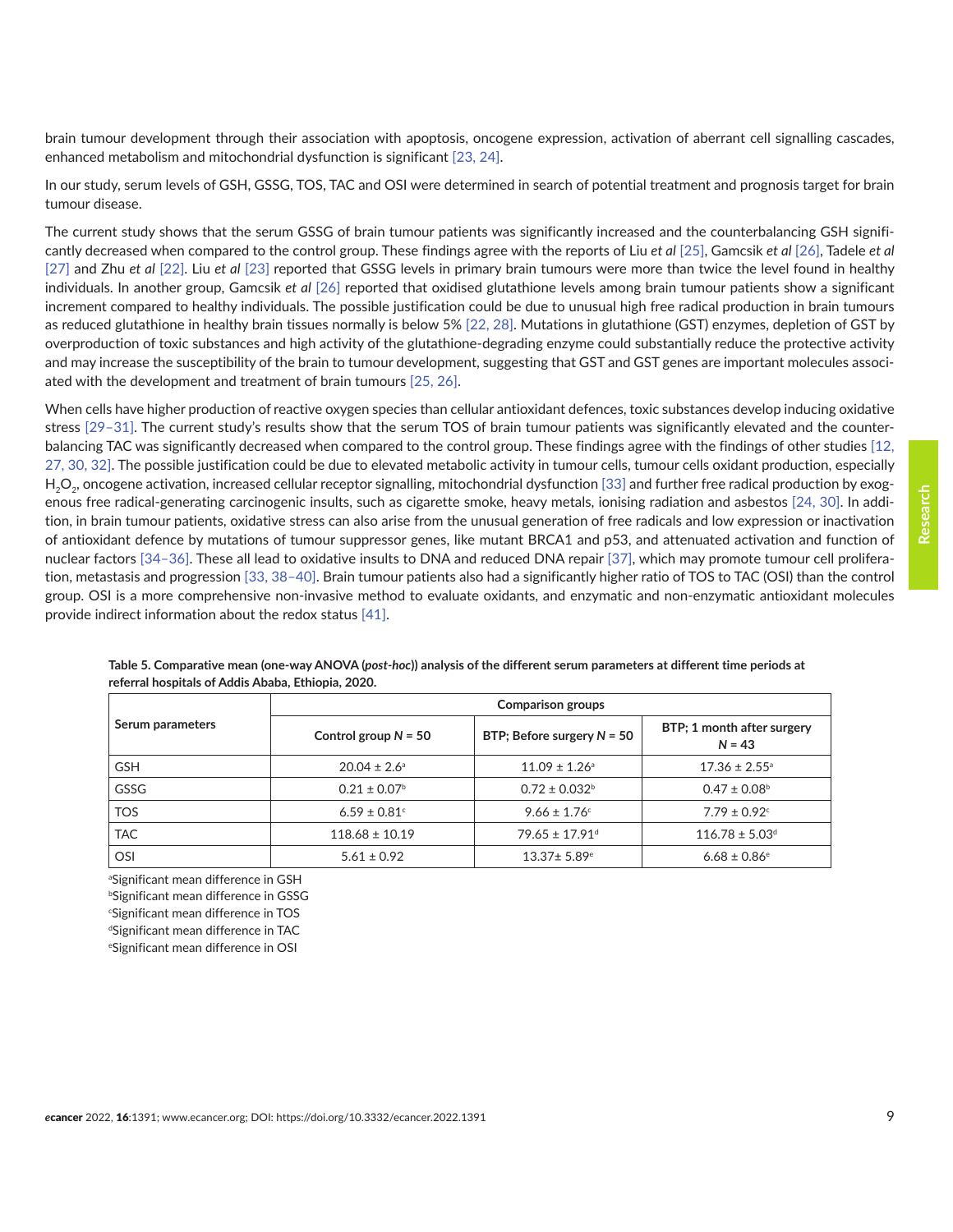<span id="page-9-0"></span>

**Figure 2. The serum oxidative stress index among brain tumour patients at different time periods and control group**

Tumour grade is considered a highly valuable prognostic factor in brain tumour patients, followed by the location and type of brain cells involved; the lower the tumour grade the better the prognosis, and higher tumour grades are often associated with significantly poor clinical outcomes [\[42,](#page-13-0) [43\].](#page-13-0) Our study has found a different redox status even within the different tumour grades of brain tumour patients. The mean GSH gradually decreases as the tumour grade increases and the mean serum GSSG level fluctuates across the tumour grades, but the concentration was higher in the higher tumour grades than the lower ones. The mean TOS gradually increased as the tumour grade increased and the counterbalancing TAC gradually decreased as the tumour grade increased. Oxidative stress appears to promote and regulate brain tumour growth by promoting tumour angiogenesis and tumour cell proliferation, limiting tumour cell apoptosis, and it may also improve tumour survival and self-renewal by targeting protein kinase A and Notch signalling pathways [\[44–46\].](#page-13-0) Similar findings were also reported in other previous studies on different cancer types like in patients with follicular lymphoma and lung cancer suggesting that besides tumour initiation, oxidative stress might also have a role in tumour promotion and progression [\[47\].](#page-14-0)

Finally, our study evaluated the post-interventional serum parameters in those brain tumour patients who survived 1 month after intracranial surgery (*N* = 43) and tried to see changes from the pre-surgical state and were also compared with serum values of control group.

The mean post-surgery GSH was higher than the pre-surgery group but lower than that of the control group, and the serum GSSG decreased after surgery. Likewise, the mean post-surgery serum TOS concentration, although it was higher when compared to control group, it was lower from the pre-surgical level and the post-surgery TAC concentration increased from the pre-surgery level but was lower than the control group. To our knowledge, there are no other research studies carried out to elucidate the pre- and post-intervention redox status of brain tumour patients, but significantly higher GSH levels were found after surgery than before the surgery in liver cancer patients [\[48\].](#page-14-0) Glutathione (GSH) is considered to be one of the leading detox agents and the level of GSH can influence the sensitivity of cells to anticancer treatment and toxicity [\[22\]](#page-12-0).

The current treatment strategies of brain tumours are based on surgical excision with/without radiotherapy and chemotherapy, but tumour recurrence with the acquisition of resistance and aggressiveness by activation of several systems, including modification of redox equilibrium, is a major concern [\[49\]](#page-14-0). The imbalance redox state can result in therapy resistance, modulate the efficacy of treatments, drug sensitivity, induction of inflammation, angiogenesis and mainly enzymes that stimulate the production of ROS and their targets will be up-regulated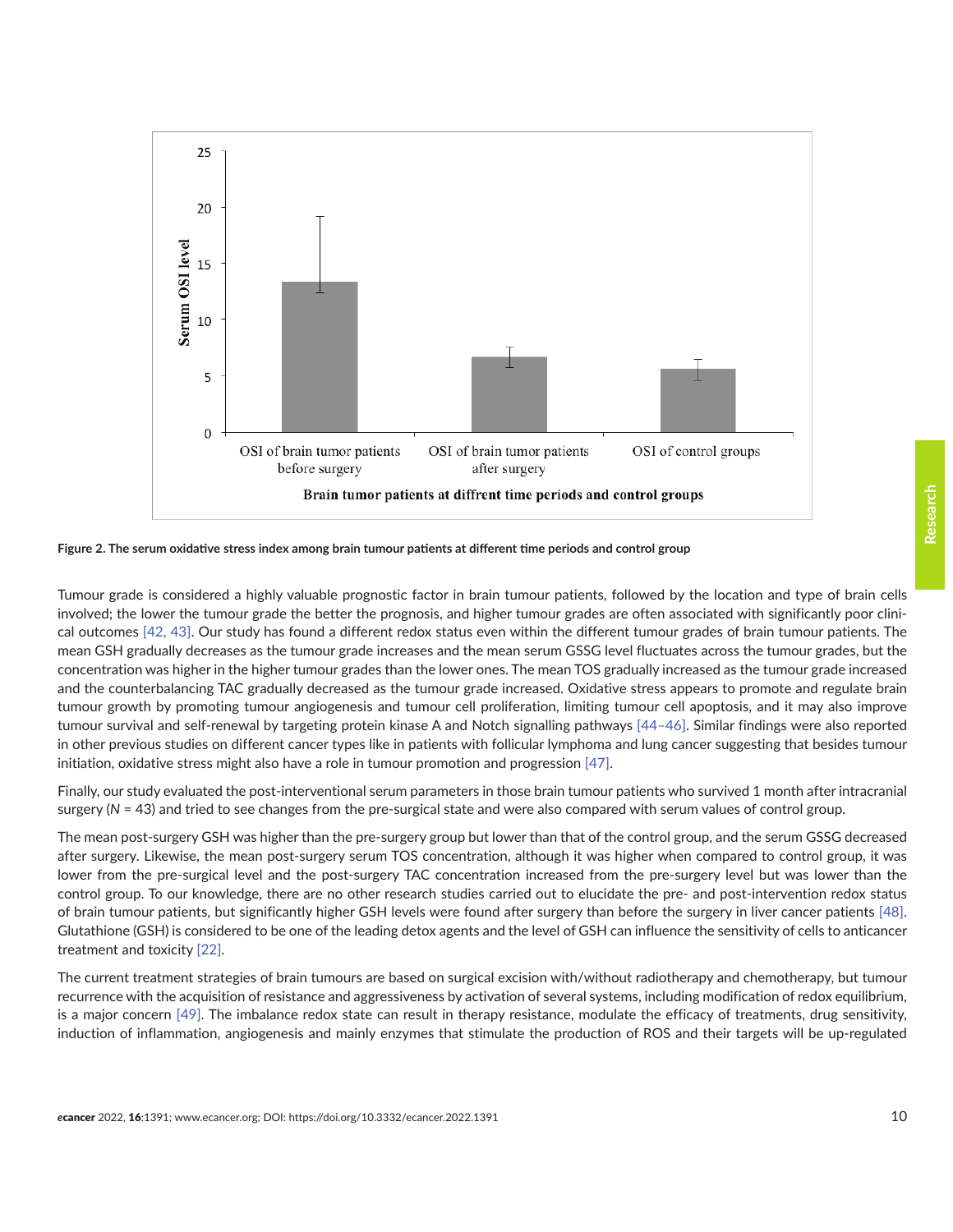[\[27,](#page-12-0) [41,](#page-13-0) [50–54\]](#page-14-0). Therefore, the use of different antioxidants that modulate the metabolism and ROS production by specific synthetic and natural dietary constituents, such as phytoestrogens, flavonoids, polyunsaturated fatty acids and vitamins, may have anticancer actions against brain tumour [\[49\]](#page-14-0). Furthermore, antioxidant supplementation may decrease the tumour aggressiveness and gliomagenesis progression [\[55\].](#page-14-0)

## **Limitations of the study**

Despite being the first of its type and the robust methodology we employed, the study was not without limitation. The main limitation of this study was the tumour grading system; although we have used the currently applicable brain tumour grading system (The 2016 CNS tumour grading system), some tumour types included in our study (like schwannomas, medulloblastomas and ependimomas) were not in the system and therefore were graded based on their histologic features. The other limitation was being a cross-sectional study, and due to the high cost of reagents and supplies, the study was conducted with a small sample size and especially the study's conclusion may be influenced by a small sample size of patients within each brain tumour grade. The different assays that might have been measured, such as protein carbonyl, were not measured. Finally, the impacts of other factors, which may affect the measured parameters, were not assessed.

#### **Conclusion**

Our study data revealed that there was a significant imbalance in the oxidant and antioxidant statuses of brain tumour patients when compared to healthy controls. The serum concentrations of oxidants increased and antioxidants decreased in advanced tumour grades and the serum oxidants start to decrease and antioxidants increase after brain tumour patients undergo surgical therapy. The findings of this study could suggest that redox imbalance may have a role in the pathophysiology of brain tumours but further wide and experimental studies are needed to explain the relationship and possible mechanisms underlying the possible mechanisms of the decrease in antioxidants and increased oxidants levels among brain tumour patients.

#### **Abbreviations**

BMI, body mass index; CI, confidence interval; GSH, Reduced glutathione; GSSG, Oxidised glutathione; OR, Odds ratio; ROS, Reactive oxygen species; MRI, Magnetic resonance imaging; SOD, Superoxide dismutase; TAC, Total antioxidant capacity; TOS, Total oxidative stress.

#### **Conflicts of interest**

The authors declare that they have no competing interests.

#### **Ethics approval**

The study was ethically approved by the Ethical Review Committee of the Biochemistry Department, College of Health Sciences, Addis Ababa University, with meeting number DRERC 08/18 and protocol number 06/19; and a formal collaboration letter was provided to all selected health centres and hospitals.

#### **Consent to participate**

We received written informed consent from the study participants for participation, blood sample collection and for further publishing the study results. Confidentiality was maintained by omitting personal identifiers. The study protocol was conformed to the principles of the Helsinki Declaration.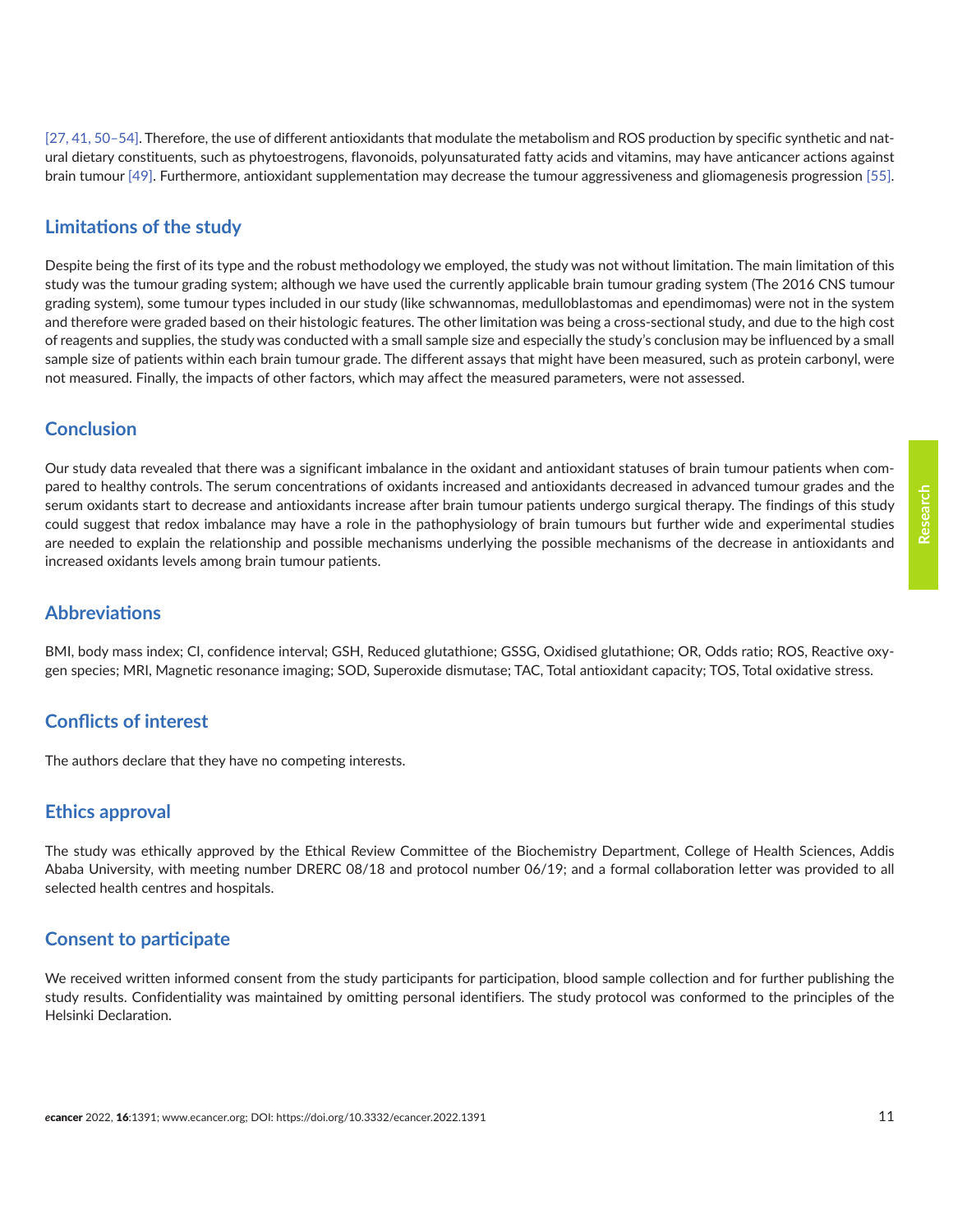# <span id="page-11-0"></span>**Consent to publication**

Not applicable.

## **Availability of data and materials**

All data generated and analysed during this study are included in the manuscript.

## **Funding**

No funds were obtained for this particular study.

## **Authors' contributions**

FT and TA were involved in the initiation of the idea, write-up of the proposal, data collection, data entry, data analysis and final manuscript write-up, while BK, BD, GY, ZG, AT, EA, AT, GW, TT, ML, TO, TJ, WA, SA, ES, MT, DG, GA, TM, DT, and TM were involved in designing the study, supervision of the research project, supervision, manuscript editing and write-up. All authors read and approved the final manuscript.

# **Acknowledgments**

The authors would like to acknowledge the study participants for their cooperation and willingness. They also acknowledge Addis Ababa University, College of Medicine and Health Sciences, Department of Biochemistry, for the arrangement and administrative support of our study.

#### **Reference**

- 1. Pavlova NN and Thompson CB (2020) **The emerging hallmarks of cancer metabolism** *Brit J Cancer* **122** 133–135
- 2. Sainz R, Lombo F, and Mayo J (2012) **Radical decisions in cancer: redox control of cell growth and death** *Cancers* **4** 442–474 [https://doi.](https://doi.org/10.3390/cancers4020442) [org/10.3390/cancers4020442](https://doi.org/10.3390/cancers4020442) PMID: [24213319](http://www.ncbi.nlm.nih.gov/pubmed/24213319) PMCID: [3712695](http://www.ncbi.nlm.nih.gov/pmc/articles/PMC3712695)
- 3. Krawczynski K, Godlewski J, and Bronisz A (2020) **Oxidative stress : part of the solution or part of the problem in the hypoxic environment of a brain tumor** *Antioxidants (Basel)* **9**(8) 747 <https://doi.org/10.3390/antiox9080747>
- 4. Yoshikawa T and Naito Y (2002) **What Is Oxidative Stress?** *JMAJ* **45** 271–276
- 5. American Cancer Society (2020) *Key Statistics for Brain and Spinal Cord Tumors* (American Cancer Society)
- 6. Zumel-Marne A, Castano-Vinyals G, and Kundi M, *et al* (2019) **Environmental factors and the risk of brain tumours in young people: a systematic review** *Neuroepidemiology* **53** 121–141 <https://doi.org/10.1159/000500601> PMID: [31167200](http://www.ncbi.nlm.nih.gov/pubmed/31167200)
- 7. Siegel R, Miller K, and Jemal A, *et al* (2016) **Cancer statistics** *CA Cancer J Clin* **7**(30)
- 8. Leece R, Xu J, and Ostrom QT, *et al* (2017) **Global incidence of malignant brain and other central nervous system tumors by histology, 2003–2007** *Neuro-oncology* **19**(11) 1553–1564<https://doi.org/10.1093/neuonc/nox091>PMID: [28482030](http://www.ncbi.nlm.nih.gov/pubmed/28482030) PMCID: [5737839](http://www.ncbi.nlm.nih.gov/pmc/articles/PMC5737839)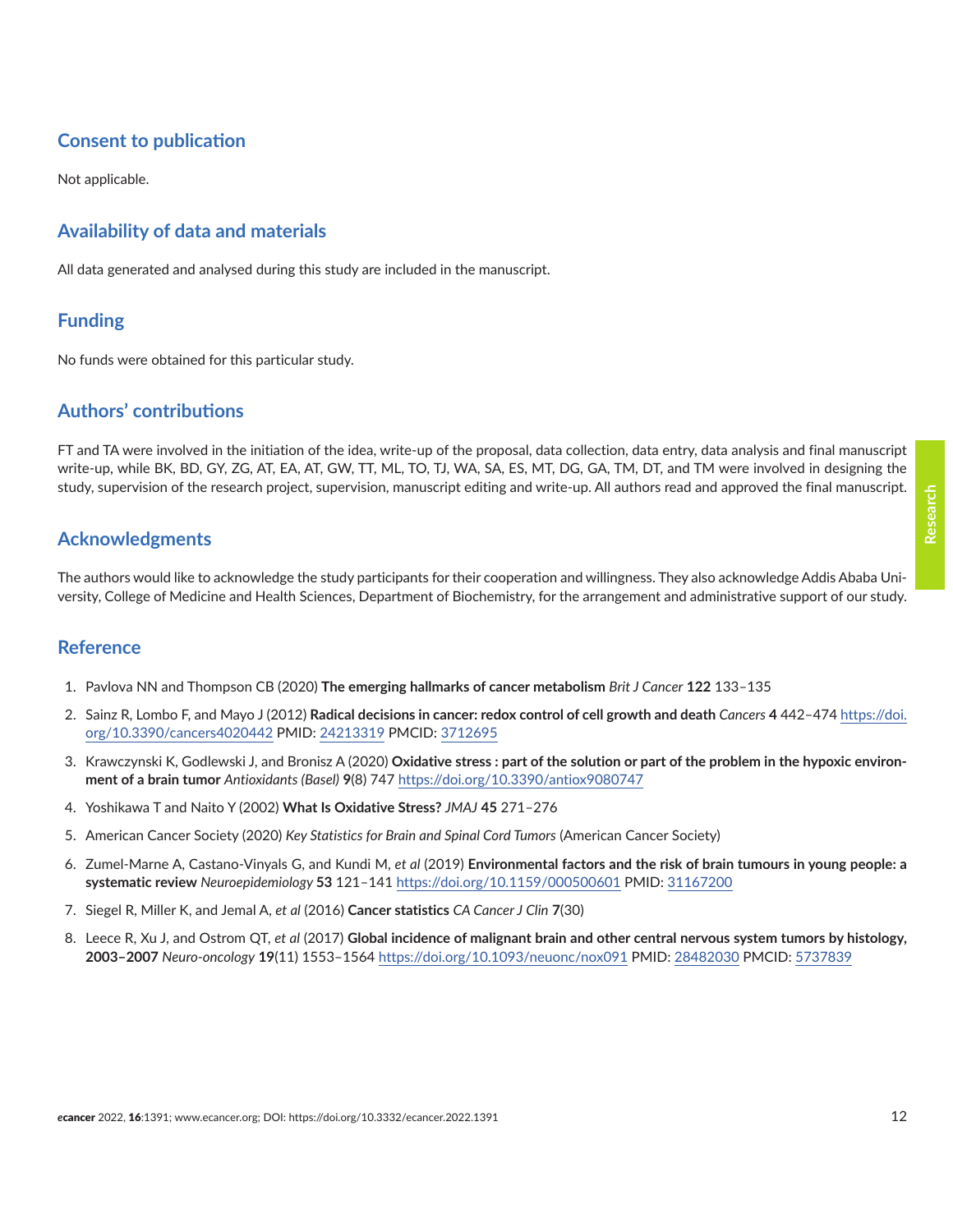- <span id="page-12-0"></span>9. Robles Pd, Fiest KM, and Frolkis AD, *et al* (2015) **The worldwide incidence and prevalence of primary brain tumors: a systematic review and meta-analysis** *Neuro Oncol* **17**(6) 776–783<https://doi.org/10.1093/neuonc/nou283>PMCID: [4483114](http://www.ncbi.nlm.nih.gov/pmc/articles/PMC4483114)
- 10. Lacy J, Saadati H, and Yu J (2012) **Complications of brain tumors and their treatment** *Hematol Oncol Clin North Am* **04**(007)
- 11. Jacques G and Cormac O (2013) **Central nervous system tumors** *Handb Clin Neurol* **112** 931–958 [https://doi.org/10.1016/B978-0-444-](https://doi.org/10.1016/B978-0-444-52910-7.00015-5) [52910-7.00015-5](https://doi.org/10.1016/B978-0-444-52910-7.00015-5) PMID: [23622303](http://www.ncbi.nlm.nih.gov/pubmed/23622303)
- 12. Atukeren P and Yigitoglu R (2013) *The Stance of Antioxidants in Brain Tumors Clinical Management and Evolving Novel Therapeutic Strategies for Patients with Brain Tumors*
- 13. Friedman J (2011) *Why Is the Nervous System Vulnerable to Oxidative Stress Oxidative Stress and Free Radical Damage in Neurology* pp 19–27
- 14. Markman M (2020) *Brain Cancer Risk Factors* (Cancer treatment center of America)
- 15. Chandra J, Samali A, and Orrenius S (2000) **Triggering and modulation of apoptosis by oxidative stress** *Free Radic Biol Med* **29**(3) 323– 333 [https://doi.org/10.1016/S0891-5849\(00\)00302-6](https://doi.org/10.1016/S0891-5849(00)00302-6) PMID: [11035261](http://www.ncbi.nlm.nih.gov/pubmed/11035261)
- 16. Fiocchetti M, Fernandez VS, and Montalesi E, *et al* (2019) **Neuroglobin: a novel player in the oxidative stress response of cancer cells, redox homeostasis and cancer** *Oxid Med Cell Longev* **2019** 6315034<https://doi.org/10.1155/2019/6315034>
- 17. Mehdi M, Menon M, and Seyoum N, *et al* (2018) **Blood and tissue enzymatic activities of GDH and LDH, index of glutathione, and oxidative stress among breast cancer patients attending referral hospitals of Addis Ababa, Ethiopia: hospital-based comparative crosssectional study** *Oxid Med Cell Longev* **2018** 6039453<https://doi.org/10.1155/2018/6039453> PMID: [29770168](http://www.ncbi.nlm.nih.gov/pubmed/29770168) PMCID: [5892235](http://www.ncbi.nlm.nih.gov/pmc/articles/PMC5892235)
- 18. Rahman I, Kode A, and Biswas SK (2007) **Assay for quantitative determination of glutathione and glutathione disulfide levels using enzymatic recycling method** *Nat Protoc* **1**(6) 3159–3165 <https://doi.org/10.1038/nprot.2006.378>PMID: [17406579](http://www.ncbi.nlm.nih.gov/pubmed/17406579)
- 19. Erel O (2005) **A new automated colorimetric method for measuring total oxidant status** *Clin Biochem* **38**(12) 1103–1111 [https://doi.](https://doi.org/10.1016/j.clinbiochem.2005.08.008) [org/10.1016/j.clinbiochem.2005.08.008](https://doi.org/10.1016/j.clinbiochem.2005.08.008) PMID: [16214125](http://www.ncbi.nlm.nih.gov/pubmed/16214125)
- 20. Koracevic D, Koracevic G, and Djordjevic V, *et al* (2001) **Method for the measurement of antioxidant activity in human fluids** *J Clin Pathol* **54** 356–361 <https://doi.org/10.1136/jcp.54.5.356> PMID: [11328833](http://www.ncbi.nlm.nih.gov/pubmed/11328833) PMCID: [1731414](http://www.ncbi.nlm.nih.gov/pmc/articles/PMC1731414)
- 21. Gupta A and Dwivedi T (2017) **A simplified overview of world health organization classification update of central nervous system tumors 2016** *J Neurosci Rul Pract* **8**(4) 629–641 [https://doi.org/10.4103/jnrp.jnrp\\_168\\_17](https://doi.org/10.4103/jnrp.jnrp_168_17)
- 22. Zhu Z, Du S, and Du Y, *et al* (2017) **Glutathione reductase mediates drug resistance in glioblastoma cells by regulating redox homeostasis** *J Neurochem* **144**(1) 93–104<https://doi.org/10.1111/jnc.14250> PMID: [29105080](http://www.ncbi.nlm.nih.gov/pubmed/29105080)
- 23. Droge W (2002) **Free radicals in the physiological control of cell function** *Physiol Rev* **82**(1) 47–95 [https://doi.org/10.1152/phys](https://doi.org/10.1152/physrev.00018.2001)[rev.00018.2001](https://doi.org/10.1152/physrev.00018.2001) PMID: [11773609](http://www.ncbi.nlm.nih.gov/pubmed/11773609)
- 24. Pelicano H, Carney D, and Huang P (2004) **ROS stress in cancer cells and therapeutic implications** *Drug Resist* **7** 97–110 [https://doi.](https://doi.org/10.1016/j.drup.2004.01.004) [org/10.1016/j.drup.2004.01.004](https://doi.org/10.1016/j.drup.2004.01.004)
- 25. Liu W, Long H, and Zhang M, *et al* (2019) **Glutathione S-transferase genes variants and glioma risk: a case-control and meta-analysis study** *J Cancer* **10** 4679–4688 <https://doi.org/10.7150/jca.29398>PMID: [31528233](http://www.ncbi.nlm.nih.gov/pubmed/31528233) PMCID: [6746118](http://www.ncbi.nlm.nih.gov/pmc/articles/PMC6746118)
- 26. Gamcsik MP, Kasibhatla MS, and Teeter SD, *et al* (2012) **Glutathione levels in human tumors** *Biomarkers* **17** 671–691 [https://doi.org/10](https://doi.org/10.3109/1354750X.2012.715672) [.3109/1354750X.2012.715672](https://doi.org/10.3109/1354750X.2012.715672) PMID: [22900535](http://www.ncbi.nlm.nih.gov/pubmed/22900535) PMCID: [3608468](http://www.ncbi.nlm.nih.gov/pmc/articles/PMC3608468)
- 27. Tadele F, Genet S, and Menon MKC, *et al* (2019) **Oxidative stress and serum creatine kinase BB levels can help mark severity and stage of brain tumor** *ROS* **8**(22)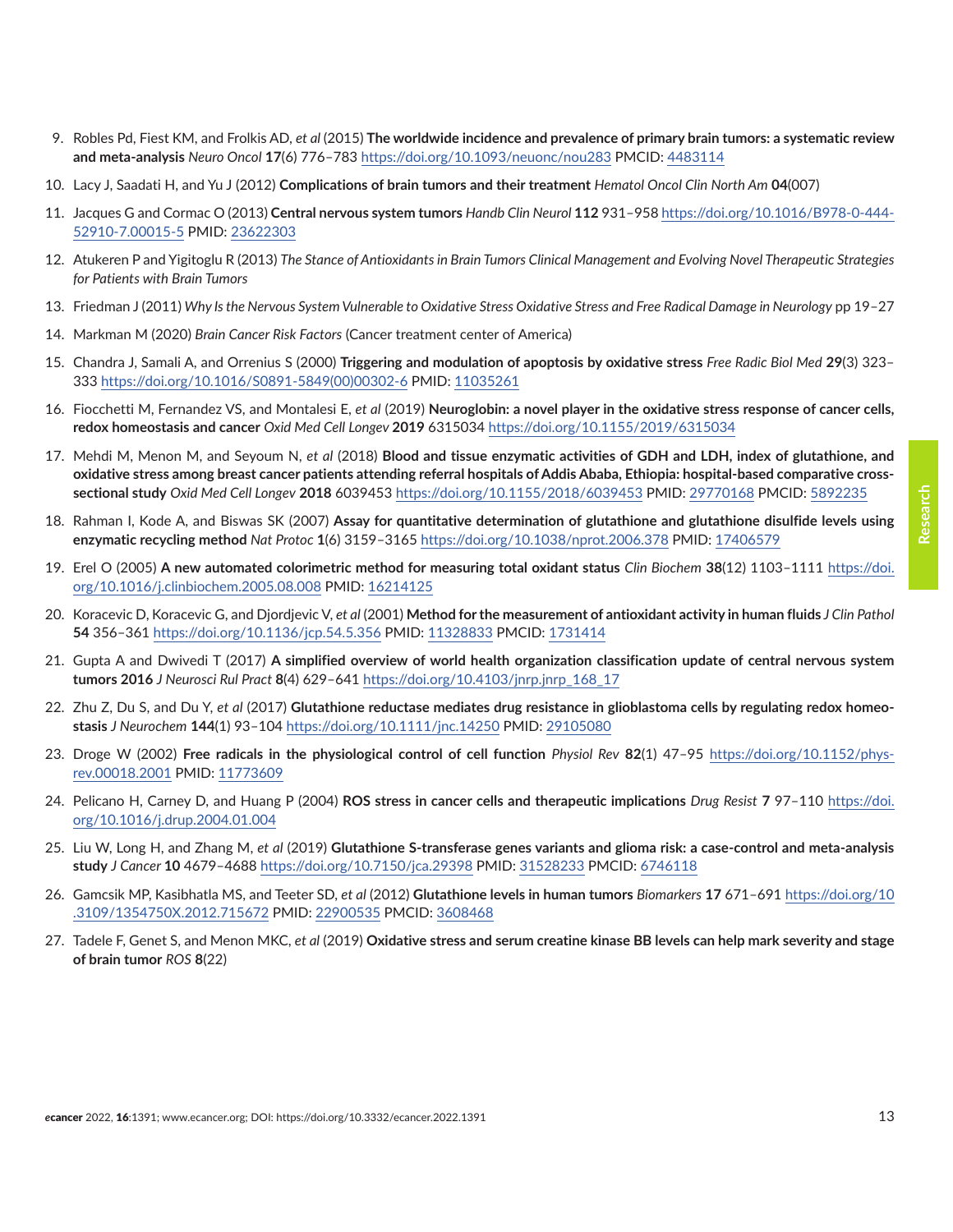- <span id="page-13-0"></span>28. Aquilano K, Baldelli S, and Ciriolo MR (2014) **Glutathione: new roles in redox signaling for an old antioxidant** *Front Pharmacol* **5** 196 <https://doi.org/10.3389/fphar.2014.00196> PMID: [25206336](http://www.ncbi.nlm.nih.gov/pubmed/25206336) PMCID: [4144092](http://www.ncbi.nlm.nih.gov/pmc/articles/PMC4144092)
- 29. Limón-Pacheco J and Gonsebatt ME (2009) **The role of antioxidants and antioxidant-related enzymes in protective responses to environmentally induced oxidative stress** *Mutat Res* **164** 137–147 <https://doi.org/10.1016/j.mrgentox.2008.09.015>
- 30. Behrend L, Henderson G, and Zwacka R (2003) **Reactive oxygen species in oncogenic transformation** *Biochem Soc Trans* **31**(4) 1441 <https://doi.org/10.1042/bst0311441>PMID: [14641084](http://www.ncbi.nlm.nih.gov/pubmed/14641084)
- 31. Traverso N, Ricciarelli R, and Nitti M, *et al* (2013) **Role of glutathione in cancer progression and chemoresistance** *Oxid Med Cell Longev* **2013** 972913 <https://doi.org/10.1155/2013/972913> PMID: [23766865](http://www.ncbi.nlm.nih.gov/pubmed/23766865) PMCID: [3673338](http://www.ncbi.nlm.nih.gov/pmc/articles/PMC3673338)
- 32. Federico A, Tuccillo C, and Ciardiello F, *et al* (2007) **Chronic inflammation and oxidative stress in human carcinogenesis** *Int J Cancer* **121** 2381–2386<https://doi.org/10.1002/ijc.23192> PMID: [17893868](http://www.ncbi.nlm.nih.gov/pubmed/17893868)
- 33. Zhao P, Zhao L, and Zou P, *et al* (2012) **Genetic oxidative stress variants and glioma risk in a Chinese population: a hospital-based casecontrol study** *BMC Cancer* **12** 617<https://doi.org/10.1186/1471-2407-12-617> PMID: [23259684](http://www.ncbi.nlm.nih.gov/pubmed/23259684) PMCID: [3546059](http://www.ncbi.nlm.nih.gov/pmc/articles/PMC3546059)
- 34. Miriyala S, Spasojevic I, and Tovmasyan A, *et al* (2012) **Manganese superoxide dismutase, MnSOD and its mimics** *Biochim Biophys Acta* **1822** 794–814<https://doi.org/10.1016/j.bbadis.2011.12.002>PMCID: [3304004](http://www.ncbi.nlm.nih.gov/pmc/articles/PMC3304004)
- 35. Park C, Jung J, and Moon M, *et al* (2009) **Tissue expression of manganese superoxide dismutase is a candidate prognostic marker for glioblastoma** *Oncology* **77** 178–181 <https://doi.org/10.1159/000231888>PMID: [19641337](http://www.ncbi.nlm.nih.gov/pubmed/19641337)
- 36. Rajaraman P, Hutchinson A, and Rothman N, *et al* (2008) **Oxidative response gene polymorphisms and risk of adult brain tumors** *Neurooncology* **10** 709–715<https://doi.org/10.1215/15228517-2008-037>PMID: [18682580](http://www.ncbi.nlm.nih.gov/pubmed/18682580) PMCID: [2666247](http://www.ncbi.nlm.nih.gov/pmc/articles/PMC2666247)
- 37. Farber J, Kyle M, and Coleman J (1990) **Mechanisms of cell injury by activated oxygen species** *Lab Invest* **62**(9) 670 PMID: [2162996](http://www.ncbi.nlm.nih.gov/pubmed/2162996)
- 38. Olinski R, Siomek A, and Rozalski R, *et al* (2007) **Oxidative damage to DNA and antioxidant status in aging and age-related diseases** *Acta Biochim Pol* **54**(1) 11–26 [https://doi.org/10.18388/abp.2007\\_3265](https://doi.org/10.18388/abp.2007_3265) PMID: [17220955](http://www.ncbi.nlm.nih.gov/pubmed/17220955)
- 39. Zukiel R, Nowak S, and Barciszewska A, *et al* (2004) **A simple epigenetic method for the diagnosis and classification of brain tumors** *Mol Cancer Res* **2**(3) 196–202 PMID: [15037658](http://www.ncbi.nlm.nih.gov/pubmed/15037658)
- 40. Tafani M, Sansone L, and Limana F, *et al* (2016) **The interplay of reactive oxygen species, hypoxia, inflammation, and sirtuins in cancer initiation and progression** *Oxid Med Cell Longev* **2016** 3907147 <https://doi.org/10.1155/2016/3907147>PMID: [26798421](http://www.ncbi.nlm.nih.gov/pubmed/26798421) PMCID: [4699039](http://www.ncbi.nlm.nih.gov/pmc/articles/PMC4699039)
- 41. Martha A, Sánchez-Rodríguez, and Manuel V, *et al* (2019) **Oxidative stress indexes for diagnosis of health or disease in humans** *Oxid Med Cell Longev* **2019** 4128152
- 42. Pichardo G (2020) *Brain Cancer and Gliomas* (webmd Cancer Center)
- 43. Chang, Qiao L, and Li B, *et al* (2017) **Suppression of SIRT6 by miR-33a facilitates tumor growth of glioma through apoptosis and oxidative stress resistance** *Oncology* **38**(2) 1251–1258
- 44. Conti A, Guli C, and Torre DL, *et al* (2010) **Role of inflammation and oxidative stress mediators in gliomas** *Cancers (Basel)* **2**(2) 693–712 <https://doi.org/10.3390/cancers2020693>
- 45. Hardiany N, Mulyawan W, and Wanandi S (2010) **Correlation between oxidative stress and tumor grade in glioma cells from patients in Jakarta** *Med J Indones* **21**(3) 122
- 46. Chang M, Qiao L, and Wang JLB, *et al* (2017) **Suppression of SIRT6 by miR-33a facilitates tumor growth of glioma through apoptosis and oxidative stress resistance** *Oncol Rep* **38**(2) 1251–1258<https://doi.org/10.3892/or.2017.5780> PMID: [28677777](http://www.ncbi.nlm.nih.gov/pubmed/28677777)